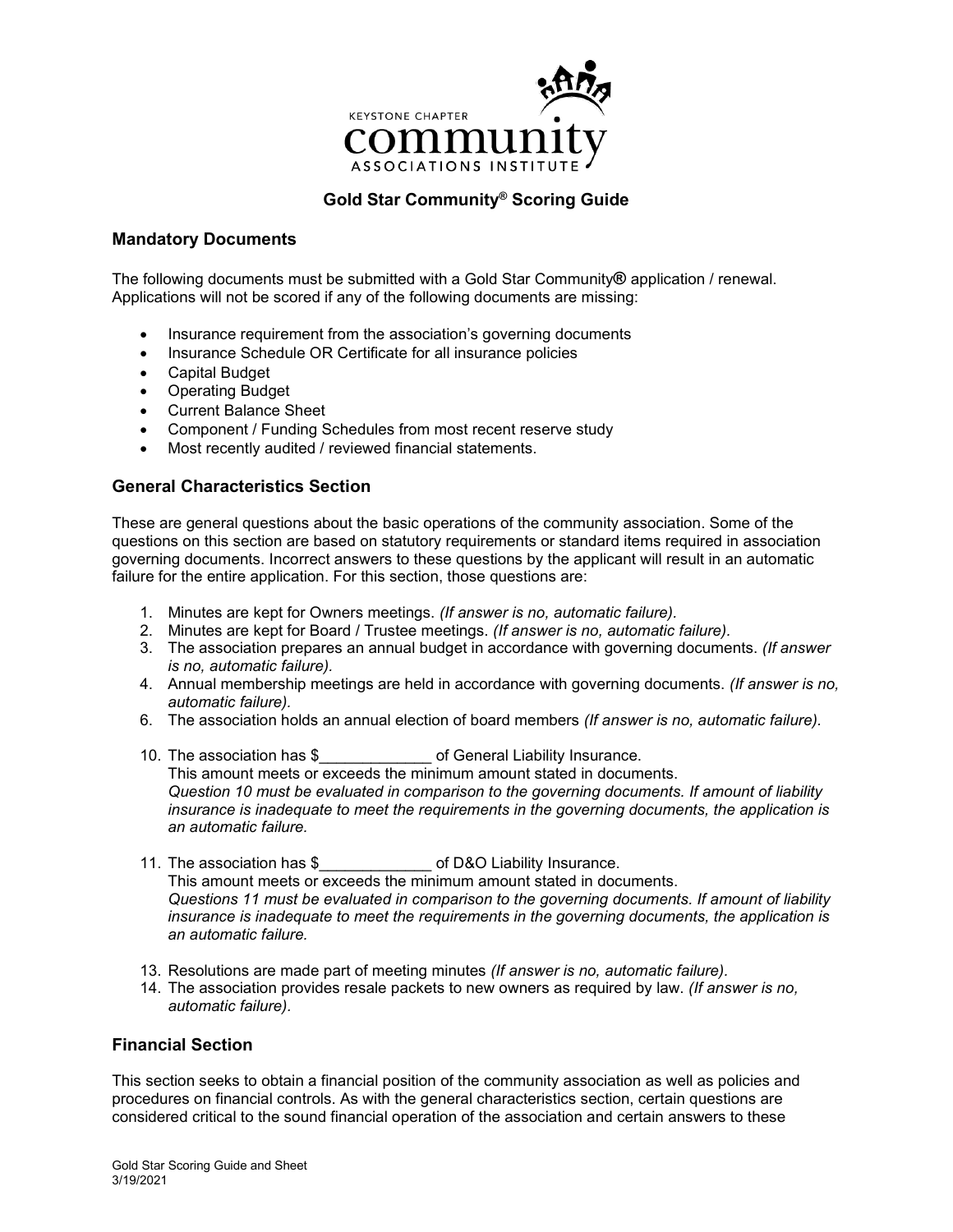

questions by the applicant will result in an automatic failure for the entire application. For this section, those questions are:

- 1. The association has adopted an annual budget and, at least 30 days prior to implementation, has provided a written copy to all owners. *(If answer is no, automatic failure)*
- 2. *B) The community association's failure to address internal control weaknesses will result in an automatic failure of the application.*
- 3. The association has a fidelity bond for person handling association funds. *A "no" answer on this question will result in an automatic failure if any of the following conditions apply:*
	- a. *Community assets exceed \$100,000*
	- b. *Governing documents require a fidelity bond*
- 5. *A & B – must be evaluated along with the answer to question 4 as well as the physical nature of the community. If the association is not funding reserves according to the reserve study, the application is an automatic failure.*
- 7. The association contracts for audit or accounting services in accordance with the governing documents. *If the applicant does not contract for services specified in the governing documents, the application is an automatic failure.*

#### Scoring guideline:

4. The association has performed or updated a Reserve Study in the past five years using an independent reserve professional. *This question must be evaluated along with the physical nature of the community association. If the community is such that few or no physical items exist for which reserves would be necessary, the community may be excused from not performing a study. In all cases, the reserve study must be within 5 years of age.* 

*If the reserve study is completed by an independent reserve professional and is within 5 years of age, award 4 points. If the reserve study is within 5 years of age and is performed by someone other than an independent reserve professional (CPA, accountant, manager, management company, etc.) award up to 3 points at your discretion and with the physical nature of the community as part of the calculation.*

8. Delinquencies*: 0% - 4 points; 0.1-2.5% - 3 points; 2.6-5% -2 points; Above 5% - 0 points*

## **Rules, Architectural, Communications Section**

This is the section which causes many communities to stumble and fall short of a passing grade. This section seeks to determine those programs and activities which create a community within an association. Many times, an otherwise qualified community association will fail the Gold Star application due to the lack of communication programs, community events, and special community services. There are no questions which cause an automatic failure, however the lack of special programs and services under questions 7 and 8 will often lead to a shortfall in points on this section and, thus, a failing grade.